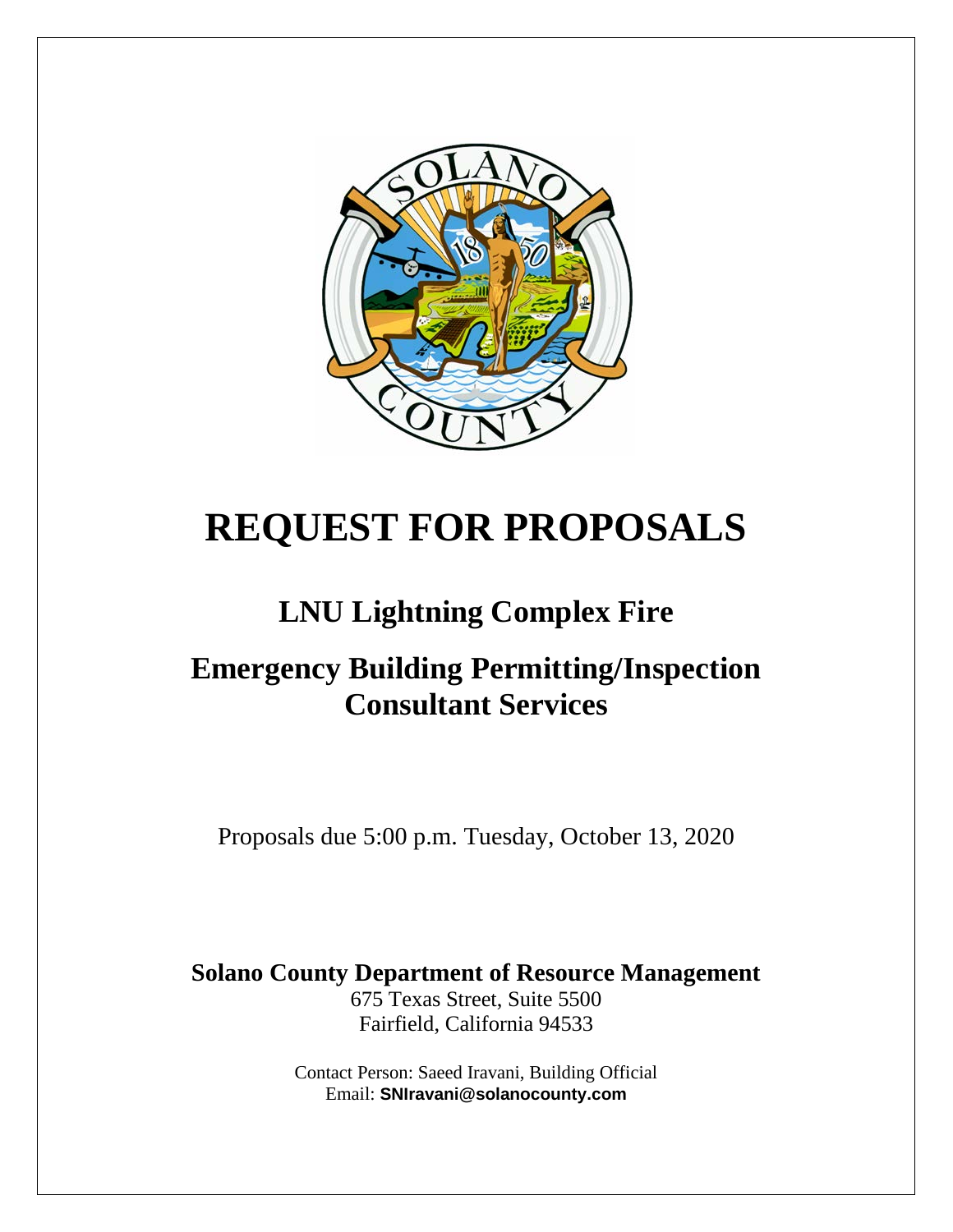# **SOLANO COUNTY DEPARTMENT OF RESOURCE MANAGEMENT REQUEST FOR PROPOSALS (RFP) FOR EMERGENCY BUILDING PERMITTING/INSPECTION CONSULTANT SERVICES IN SOLANO COUNTY**

# **BACKGROUND AND SCOPE OF WORK**

In August 2020, the LNU Lightning complex fire burned approximately 50,000 acres within unincorporated Solano County from SR128 south to Interstate 80. The fire damaged and destroyed approximately 400 structures including over 300 homes within the County. The County anticipates most, if not all, of the structures will be replaced and requires assistance with processing building permits and performing building inspections related to the fire. The Solano County Department of Resource Management-Public Works Engineering is requesting proposals from qualified and experienced professionals to provide building permit and building inspection services including, but not limited to, the following:

- Correspondence with the public regarding building permit applications and process;
- Building permit review;
- Preparation of building permit comments/red lines;
- Issuance of building permits;
- Building permit site inspection; and
- Other building permit- and inspection-related tasks, as necessary.

The consultant must provide qualified staff with building inspection expertise and knowledge of the Solano County Building Code, State Building Code and applicable Fire Codes to perform the required building inspection services. Available staff must possess appropriate ICC certifications for the work to be performed (i.e. Certified Plan Reviewer; Certified Building Inspector).

#### **GENERAL REQUIREMENTS**

The purpose of the Request for Proposals (RFP) is to provide the Solano County Department of Resource Management with consultant assistance related to the issuance of building permits and associated building inspection. The consultant shall employ staff qualified and available to provide the requested services.

The County intends to contract with a professional building inspection firm for a one (1) year contract term not to exceed \$100,000. The contract will have the option of a one (1) year extension at the request of the County. The Consultant will be compensated for services on a time and materials basis included in the Original Contract, or as amended.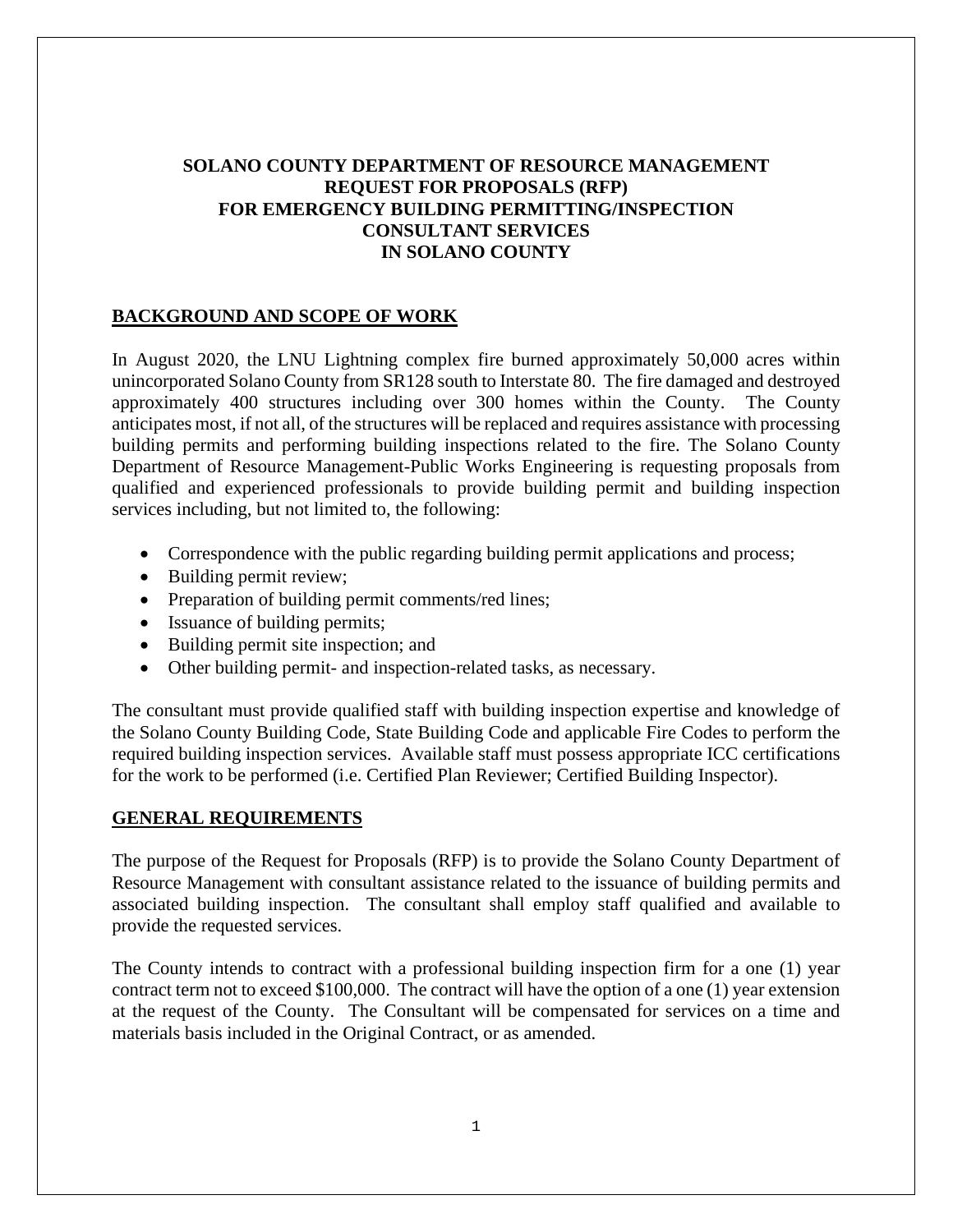### **PROPOSAL SUBMITTAL**

A County of Solano Standard Contract example is attached with Exhibits A-C. It is anticipated that this is the form of contract that will be executed by the selected Consultant. If there are any objections to the language or terms of the agreement, they must be addressed in the proposal.

Applicants shall submit three (3) copies of the proposal to the Solano County Resource Management Department, Public Works Engineering, at 675 Texas Street, Suite 5500, Fairfield, California 94533 no later than **5:00 p.m. on Tuesday, October 13, 2020**.

While additional information may be submitted, each point in the list below must be addressed in the written proposal. The County reserves the right to reject any proposal not meeting these criteria. At a minimum, each proposal shall list:

- 1. The name, address, and telephone number of the firm and individual contact. In the case of a national or international corporation, list the information for the regional office which will be performing the services.
- 2. A narrative describing public correspondence, permit processing, plan review and/or building inspection services that the Consultant is capable to perform and how the Consultant will perform the required services.
- 3. A listing of all professional personnel who will be available to Solano County to perform the scope of work requested. Do not list personnel who will not be available to perform the requested scope of work for Solano County.
- 4. The Consultant shall submit a schedule of costs for classifications required to perform the work identified in Exhibit  $A -$ Scope of Work as well as any other building permit/ inspection services provided by the firm. The schedule of costs must include the labor rates for each classification of employee and any subcontractors, if applicable, that may be billed for services on an hourly basis with the services that the employees would perform. The cost proposal shall be submitted in a separate sealed envelope(s) and will remain sealed until the selection of a Consultant is made. The County reserves the right to award any combination of services.

Reimbursable time and mileage shall begin when the Contractor arrives at the assigned County facility and shall end when the Contractor leaves the assigned County facility in accordance with the work schedule. All other time and mileage shall be included in the hourly rate(s) for hours worked.

- 5. List agencies or firms for which your firm has performed similar work. At a minimum, this listing shall include:
	- a. A description of the scope of work and time period of contract.
	- b. The names, address, and telephone number of an agency representative who is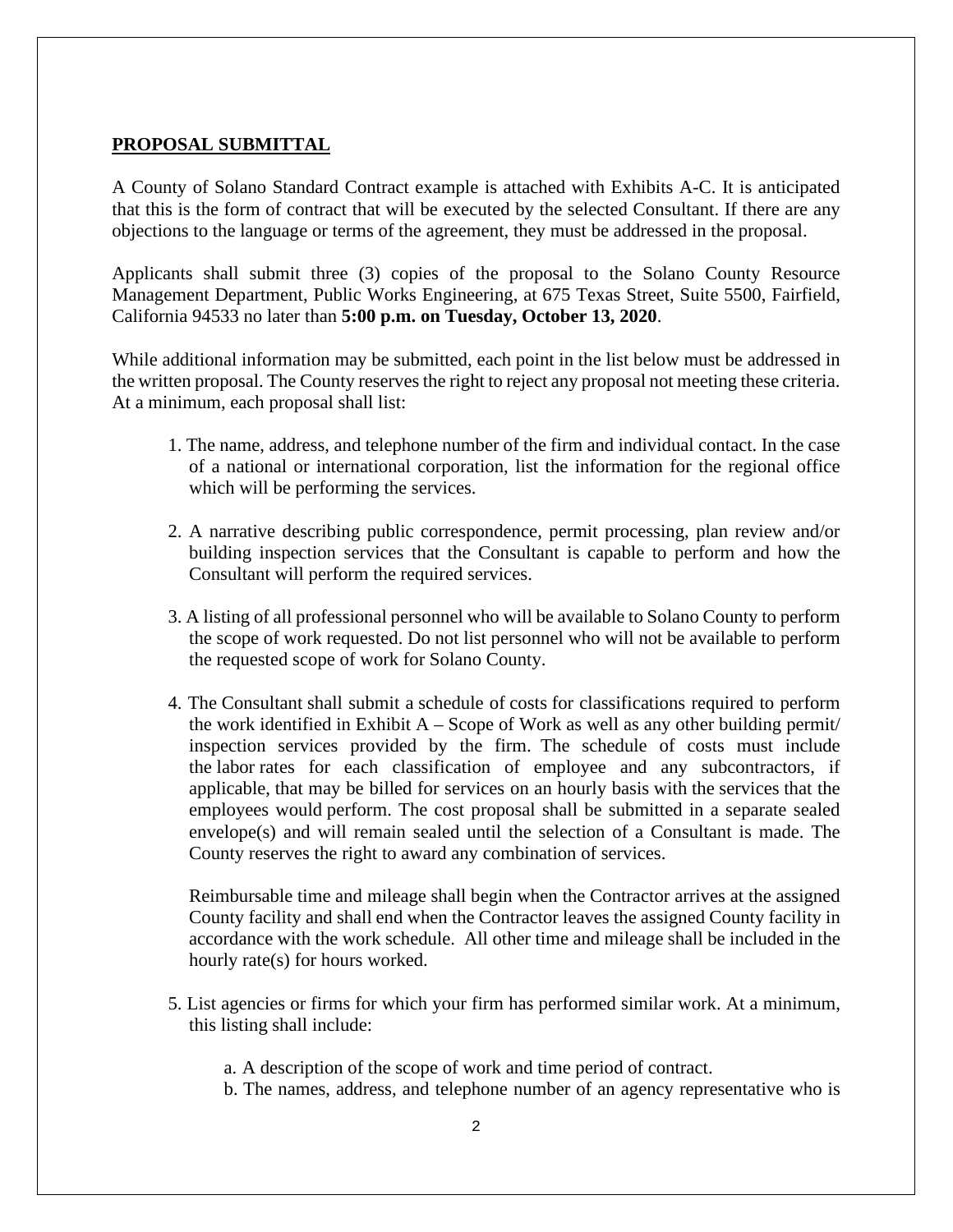thoroughly familiar with the project.

- c. A listing of the members of the proposed team, if any, who performed the services.
- 6. The proposal shall contain the following signed statement:

*\_\_\_\_\_\_\_\_\_\_\_\_\_\_\_\_\_\_\_\_\_\_\_\_\_\_\_\_\_\_* 

*\_\_\_\_\_\_\_\_\_\_\_\_\_\_\_\_\_\_\_\_\_\_\_\_\_\_\_\_\_\_*

*\_\_\_\_\_\_\_\_\_\_\_\_\_\_\_\_\_\_\_\_*

#### *GENERAL CONDITIONS*

*(Consultant) represents that it is an expert in the field of providing the foregoing type of service and understands that the County intends to rely upon advice and recommendations given.*

*(Consultant) acknowledges the following: The County reserves the right to reject any or all proposals, or any portion of a proposal, to waive any informality, technical defect, or clerical error in the proposals or to make an award on the basis of suitability to purpose, superior quality, service facilities, dates of delivery, or any other factor deemed to be in the best interest of the County, not price alone. False, incomplete, or unresponsive statements in connection with this proposal may be deemed sufficient cause for rejection. The County shall be the sole judge in making such determination.*

*This proposal shall remain firm for at least sixty-days (60) after the date of submission. The undersigned agrees to furnish the services stipulated at the prices and terms stated and subject to these General Conditions.*

*Signature Date*

*Title*

#### **EVALUATION AND SELECTION PROCESS**

A Consultant Selection Committee consisting of County staff will review and rank all proposals received. The County will attempt to negotiate an agreement with the top ranked Consultant. If a satisfactory agreement cannot be reached, negotiations will be initiated with the second ranked firm. This process will be repeated, if necessary, with lower-ranked Consultants until a tentative agreement is reached. This agreement will then be presented to the County's Director of Resource Management with a recommendation for approval. The final decision on selection of a Consultant and execution of a contract rests with the Director of Resource Management.

The County's goal is to select the firm that will provide a high quality of work at a reasonable cost. While cost will be a consideration, this is not a competitive bid process. The successful applicant will be selected based on the experience and capabilities of the firm, the quality of relevant work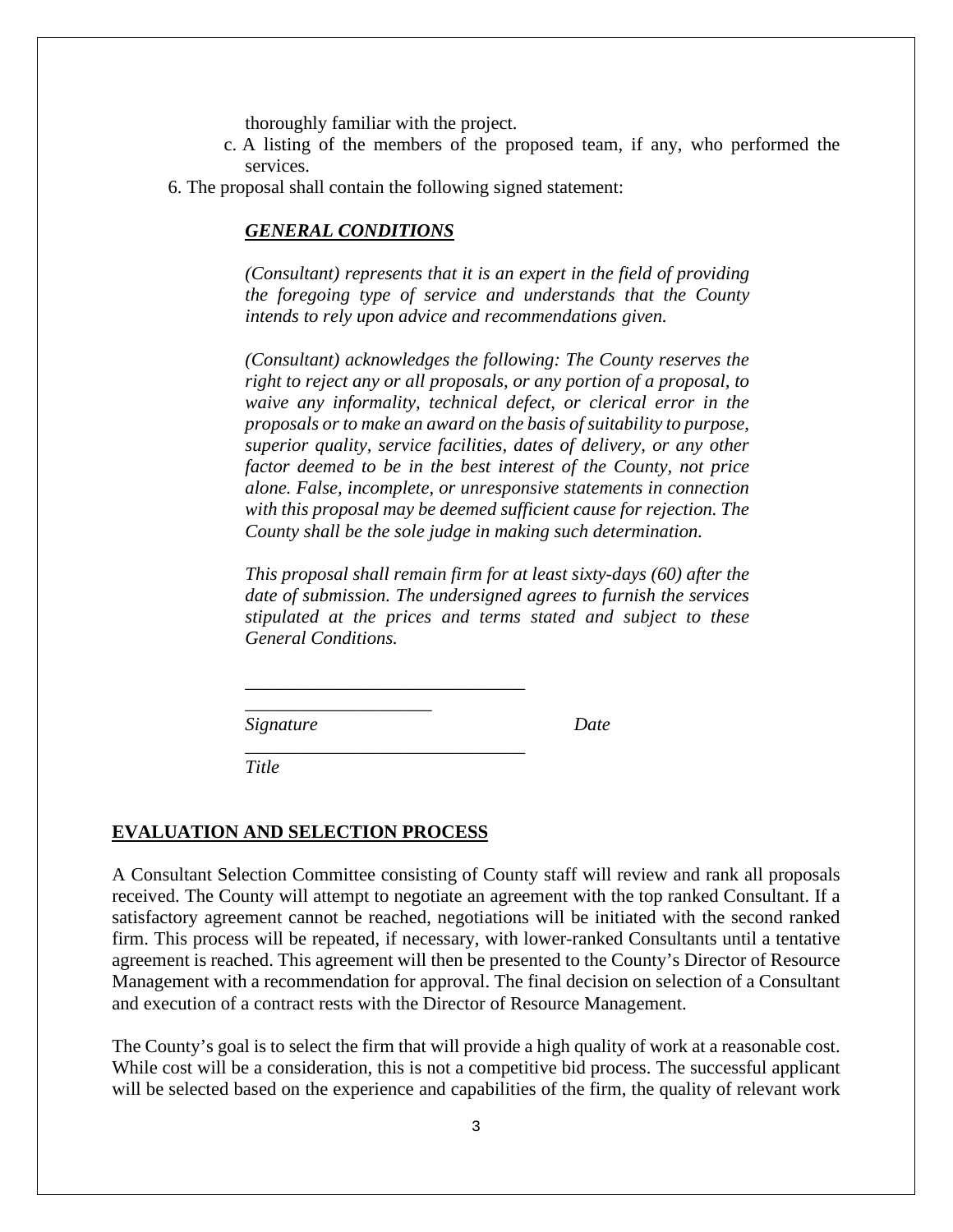performed in the past, the capability of the team proposed, and compliance with the requirements and purposes of the County Equal Opportunity in Contracts Policy.

All proposals shall become the property of the County upon submission. The County assumes no liability or responsibility in the preparation or submission of any proposal, and such submission shall be at no cost to the County.

# **PROPOSED SCHEDULE**

The proposed schedule for Consultant selection is as follows:

| Deadline for receipt of proposals | <b>October 13, 2020</b> |
|-----------------------------------|-------------------------|
| <b>Selection of Consultant</b>    | <b>October 16, 2020</b> |
| <b>Execution of Agreement</b>     | <b>October 30, 2020</b> |

NOTE: Prior to the start of work, the Consultant shall submit proof of insurance, including endorsement, as required by Exhibit C, item 7 of the standard contract.

# **PRE-SUBMISSION CONFERENCE**

No pre-submission conference is scheduled for this project.

# **POINT OF CONTACT**

Questions on the project should be sent via e-mail to Saeed Iravani, Building Official, at SNIravani@solanocounty.com.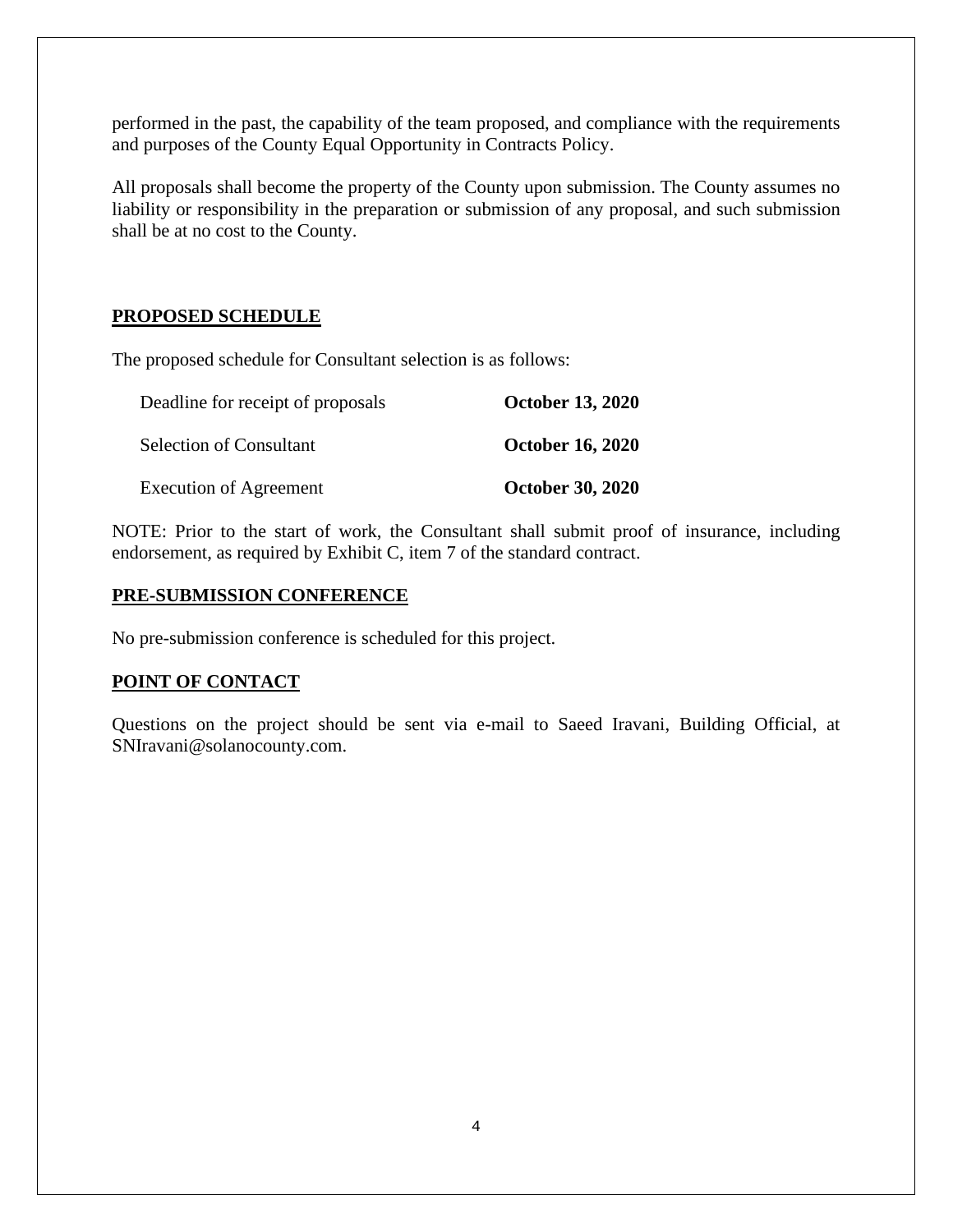#### **EXHIBIT A SCOPE OF WORK**

# **CONTRACTOR SHALL BE RESPONSIBLE FOR THE FOLLOWING DUTIES:**

The Contractor must provide qualified staff with building inspection expertise and knowledge of the Solano County Building Code, State Building Code and applicable Fire Codes to perform the required building inspection services identified below:

- Correspondence with the public regarding building permit applications and process;
- Building permit review;
- Preparation of building permit comments/red lines;
- Issuance of building permits;
- Building permit site inspection; and
- Other building permit- and inspection-related tasks, as necessary.

# **COUNTY SHALL BE RESPONSIBLE FOR THE FOLLOWING:**

- Provide the Contractor a work schedule to be used for the calculation of time and mileage reimbursement;
- Provide an office space for the Contractor at a County facility in Fairfield or Vacaville; and
- Provide the Contractor with documents required to complete required tasks.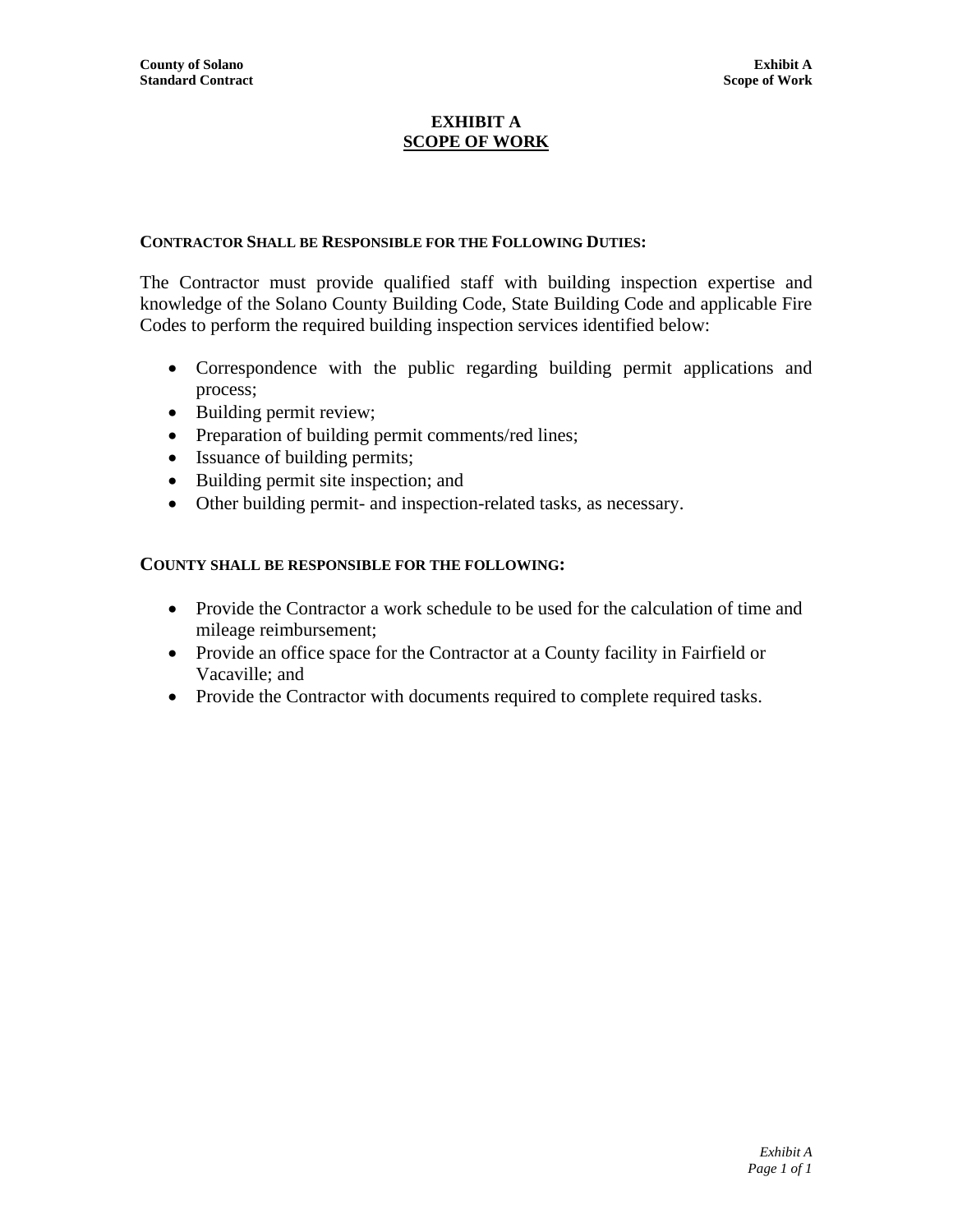#### **EXHIBIT B BUDGET DETAIL AND PAYMENT PROVISIONS**

### **1. COMPENSATION**

The Contractor shall be compensated for services on a time and materials basis included in the Original Contract. Total Compensation under this Contract shall not exceed \$100,000, or as amended.

The Contractor shall be entitled to reasonable travel reimbursement payable upon submission of a detailed invoice indicating dates and purpose of travel related to the work. Mileage reimbursement shall be calculated using current IRS rates.

Reimbursable time and mileage shall begin when the Contractor arrives at the assigned County facility and shall end when the Contractor leaves the assigned County facility in accordance with the work schedule. All other time and mileage shall be included in the hourly rate(s) worked.

### **2. METHOD OF PAYMENT**

Upon submission of an invoice by Contractor, and upon approval of County's representative, County shall, within thirty days of receipt, pay Contractor in arrears for costs and expenses incurred the prior month, up to the maximum amount provided for on the Standard Contract. Each invoice must specify services rendered, to whom, date of service and the accrued charges.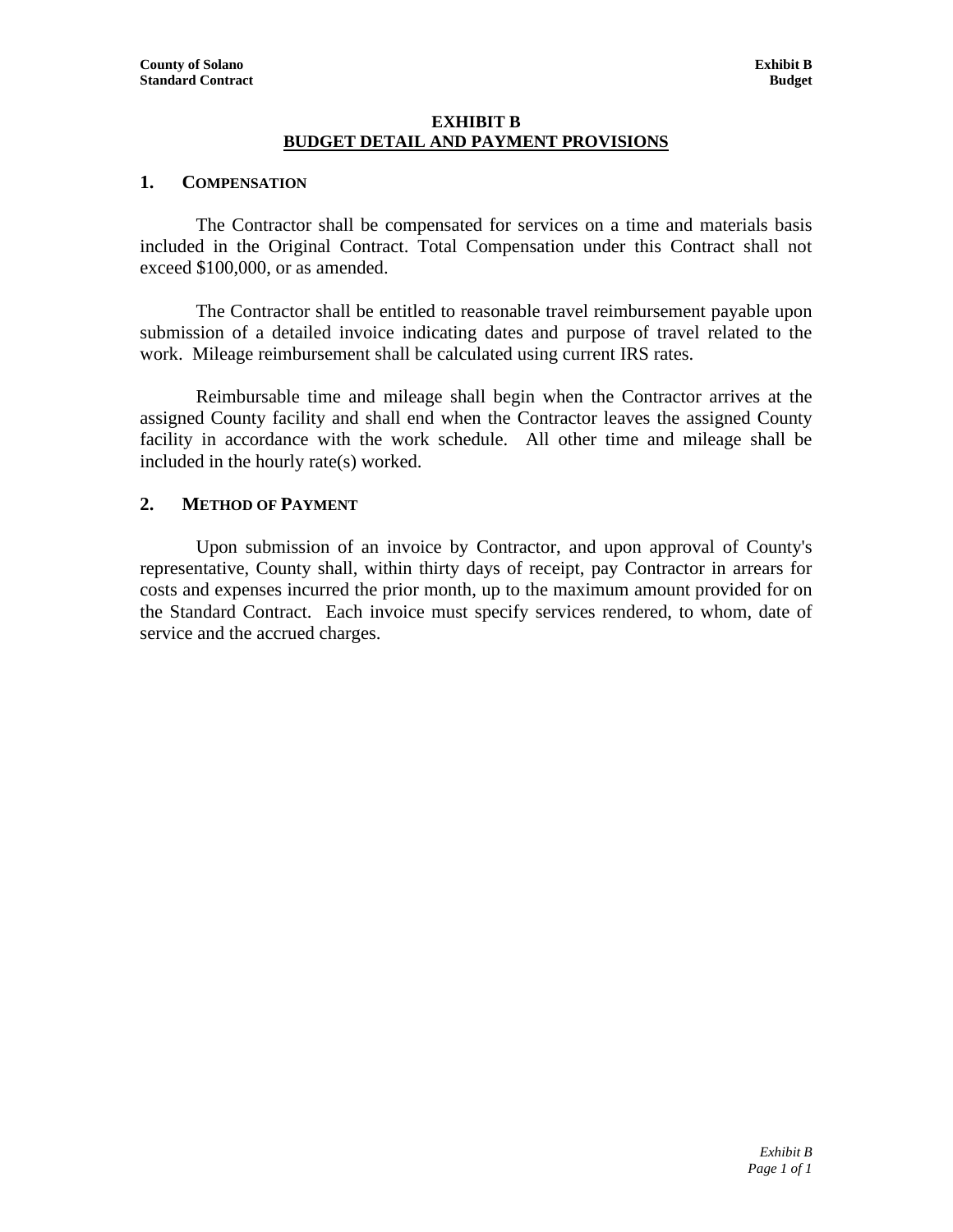#### **EXHIBIT C GENERAL TERMS AND CONDITIONS**

#### **1. CLOSING OUT**

A. County will pay Contractor's final request for payment providing Contractor has paid all financial obligations undertaken pursuant to this Contract or any other contract and/or obligation that Contractor may have with the County. If Contractor has failed to pay any obligations outstanding, County will withhold from Contractor's final request for payment the amount of such outstanding financial obligations owed by Contractor. Contractor is responsible for County's receipt of a final request for payment 30 days after termination of this Contract.

B. A final undisputed invoice shall be submitted for payment no later than ninety (90) calendar days following the expiration or termination of this Contract, unless a later or alternate deadline is agreed to in writing by the County. The final invoice must be clearly marked "FINAL INVOICE", thus indicating that all payment obligations of the County under this Contract have ceased and that no further payments are due or outstanding.

C. The County may, at its discretion, choose not to honor any delinquent final invoice if the Contractor fails to obtain prior written approval of an alternate final invoice submission deadline. Written County approval for an alternate final invoice submission deadline shall be sought from the County prior to the expiration or termination of this Contract.

#### **2. TIME**

Time is of the essence in all terms and conditions of this Contract.

#### **3. TIME OF PERFORMANCE**

Work will not begin, nor claims paid for services under this Contract until all Certificates of Insurance, business and professional licenses/certificates, IRS ID number, signed W-9 form, or other applicable licenses or certificates are on file with the County's Contract Manager.

#### **4. TERMINATION**

A. This Contract may be terminated by County or Contractor, at any time, with or without cause, upon 30 days' written notice from one to the other.

B. County may terminate this Contract immediately upon notice of Contractor's malfeasance.

C. Following termination, County will reimburse Contractor for all expenditures made in good faith that are unpaid at the time of termination not to exceed the maximum amount payable under this Contract unless Contractor is in default of this Contract.

#### **5. SIGNATURE AUTHORITY**

The parties executing this Contract certify that they have the proper authority to bind their respective entities to all terms and conditions set forth in this Contract.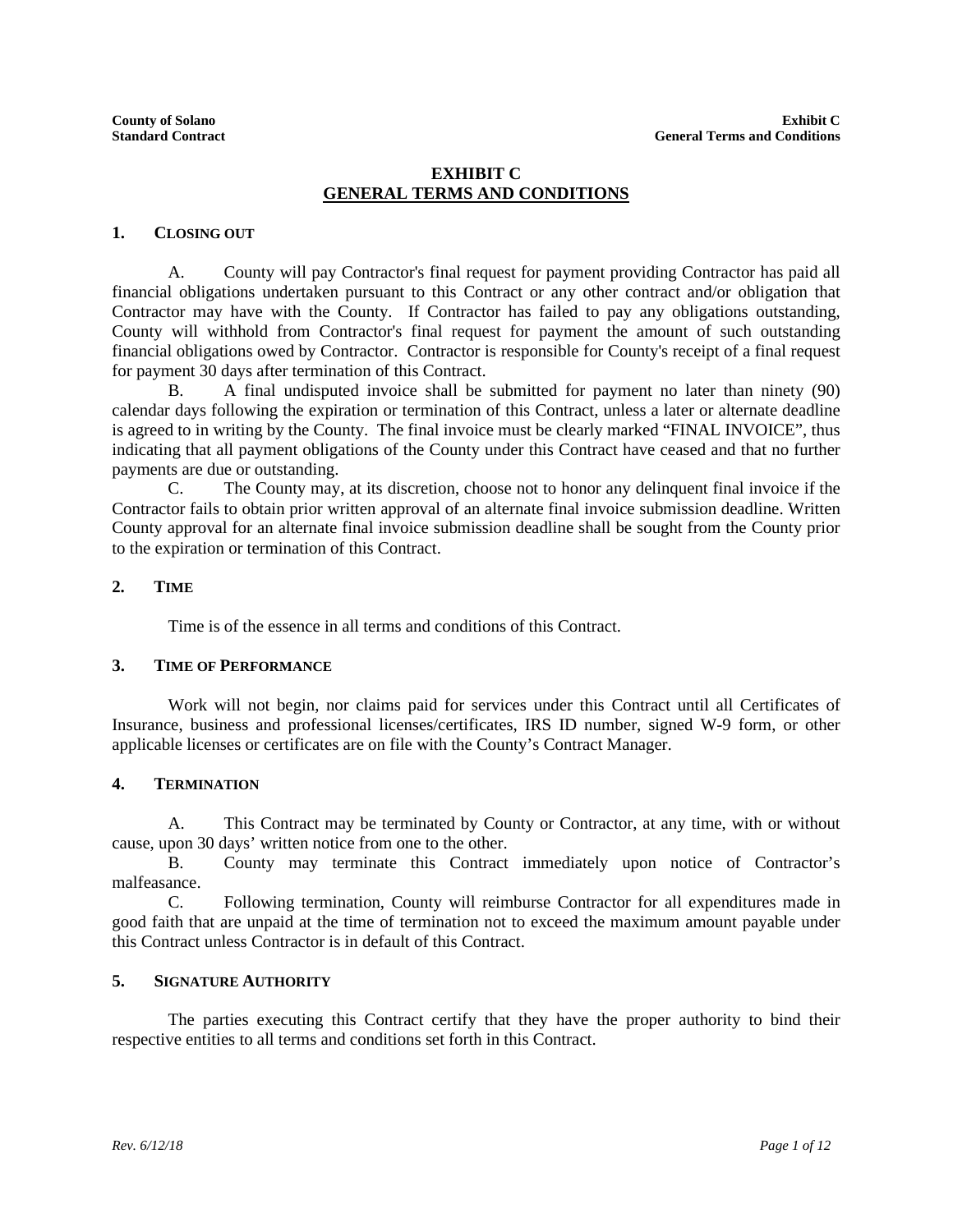#### **6. REPRESENTATIONS**

A. County relies upon Contractor's professional ability and training as a material inducement to enter into this Contract. Contractor represents that Contractor will perform the work according to generally accepted professional practices and standards and the requirements of applicable federal, state and local laws. County's acceptance of Contractor's work shall not constitute a waiver or release of Contractor from professional responsibility.

B. Contractor further represents that Contractor possesses current valid appropriate licensure, including, but not limited to, driver's license, professional license, certificate of tax-exempt status, or permits, required to perform the work under this Contract.

#### **7. INSURANCE**

A. Without limiting Contractor's obligation to indemnify County, Contractor must procure and maintain for the duration of the Contract insurance against claims for injuries to persons or damages to property which may arise from or in connection with the performance of the work under this Contract and the results of that work by Contractor, Contractor's agents, representatives, employees or subcontractors.

B. Minimum Scope of Insurance Coverage must be at least as broad as:

(1) Insurance Services Office Commercial General Liability coverage (occurrence Form CG 00 01).

(2) Insurance Services Office Form Number CA 00 01 covering Automobile Liability, Code 1 (any auto).

(3) Workers' Compensation insurance as required by the State of California and Employer's Liability Insurance.

C. Minimum Limits of Insurance

Contractor must maintain limits no less than:

| (1) | General Liability:<br>(Including operations, products<br>and completed operations.) | \$2,000,000                             | per occurrence for bodily injury, personal<br>injury and property damage, or the full per<br>occurrence limits of the policy, whichever is<br>greater. If Commercial General Liability<br>insurance or other form with a general<br>aggregate limit is used, either the general<br>aggregate limit shall apply separately to this<br>project/location or the general aggregate limit<br>shall be twice the required occurrence limit. |
|-----|-------------------------------------------------------------------------------------|-----------------------------------------|---------------------------------------------------------------------------------------------------------------------------------------------------------------------------------------------------------------------------------------------------------------------------------------------------------------------------------------------------------------------------------------------------------------------------------------|
| (2) | Automobile Liability:                                                               | \$1,000,000                             | per accident for bodily injury and property<br>damage.                                                                                                                                                                                                                                                                                                                                                                                |
| (3) | Workers' Compensation:                                                              | As required by the State of California. |                                                                                                                                                                                                                                                                                                                                                                                                                                       |
| (4) | Employer's Liability:                                                               | \$1,000,000                             | per accident for bodily injury or disease.                                                                                                                                                                                                                                                                                                                                                                                            |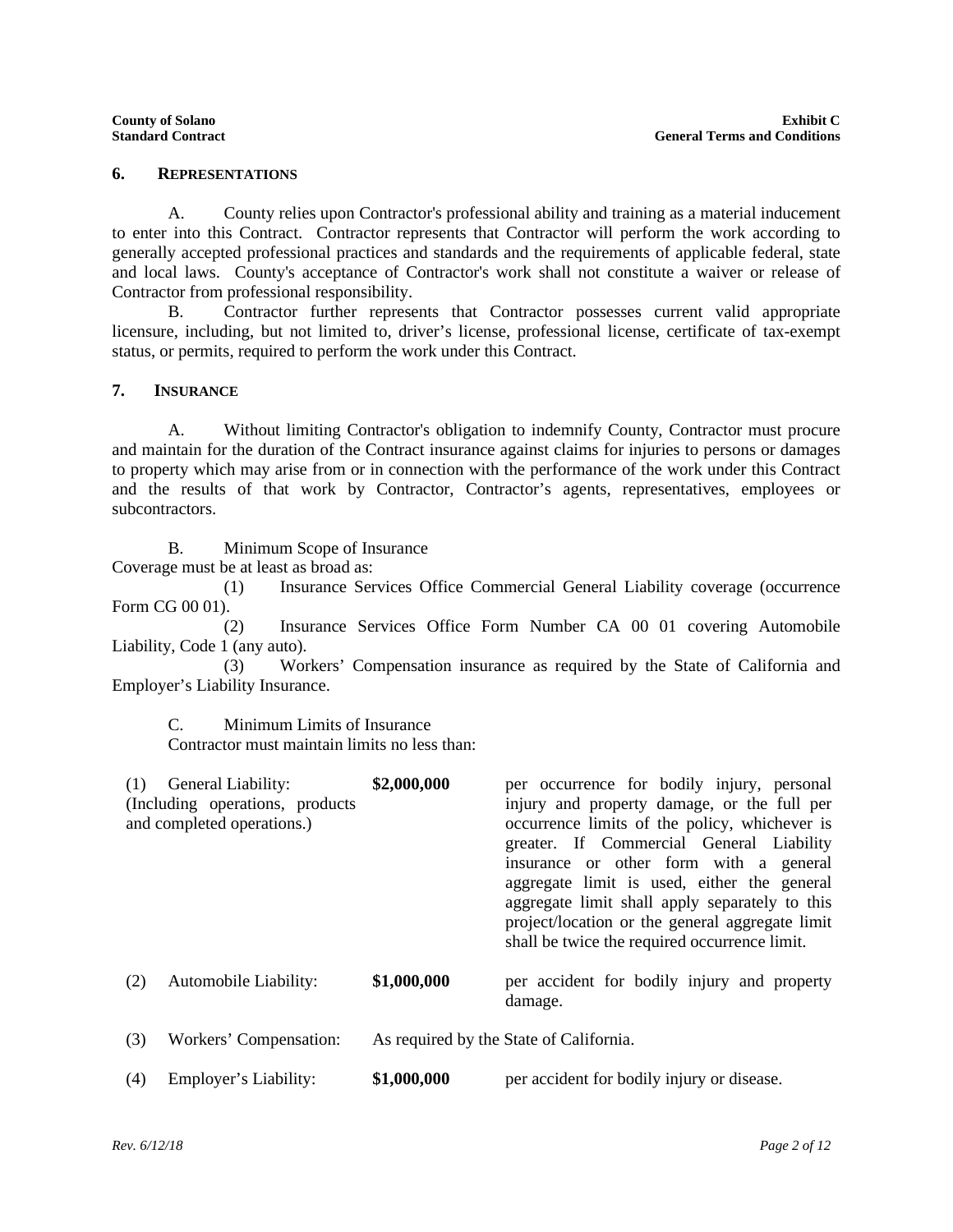#### D. Additional Insurance Coverage

To the extent coverage is applicable to Contractor's services under this Contract, Contractor must maintain the following insurance coverage:

|     | Cyber Liability:        | \$1,000,000 | per incident with the aggregate limit twice the<br>required limit to cover the full replacement<br>value of damage to, alteration of, loss of, or<br>of electronic<br>destruction<br>data<br>and/or<br>information property of the County that will be<br>in the care, custody or control of Contractor<br>under this Contract. |
|-----|-------------------------|-------------|---------------------------------------------------------------------------------------------------------------------------------------------------------------------------------------------------------------------------------------------------------------------------------------------------------------------------------|
| (2) | Professional Liability: | \$2,000,000 | combined single limit per claim and in the<br>aggregate. The policy shall remain in full force<br>and effect for no less than 5 years following<br>the completion of work under this Contract.                                                                                                                                  |

E. If Contractor maintains higher limits than the minimums shown above, County is entitled to coverage for the higher limits maintained by Contractor. Any insurance proceeds in excess of the specified limits and coverage required, which are applicable to a given loss, shall be available to the County. No representation is made that the minimums shown above are sufficient to cover the indemnity or other obligations of the Contractor under this Contract.

F. Deductibles and Self-Insured Retentions

Any deductibles or self-insured retentions must be declared to and approved by County. At the option of County, either:

(1) The insurer will reduce or eliminate such deductibles or self-insured retentions with respect to County, its officers, officials, agents, employees and volunteers; or

(2) Contractor must provide a financial guarantee satisfactory to County guaranteeing payment of losses and related investigations, claim administration, and defense expenses.

G. Other Insurance Provisions

(1) The general liability and automobile liability policies must contain, or be endorsed to contain, the following provisions:

(a) The County of Solano, its officers, officials, agents, employees, and volunteers must be included as additional insureds with respect to liability arising out of automobiles owned, leased, hired or borrowed by or on behalf of Contractor; and with respect to liability arising out of work or operations performed by or on behalf of Contractor including materials, parts or equipment furnished in connection with such work or operations. General Liability coverage shall be provided in the form of an Additional Insured endorsement (CG 20 10 11 85 or both CG 20 10 and CG 20 37 if later ISO revisions are used or the equivalent) to Contractor's insurance policy, or as a separate owner's policy. The insurance afforded to the additional insureds shall be at least as broad as that afforded to the first named insured.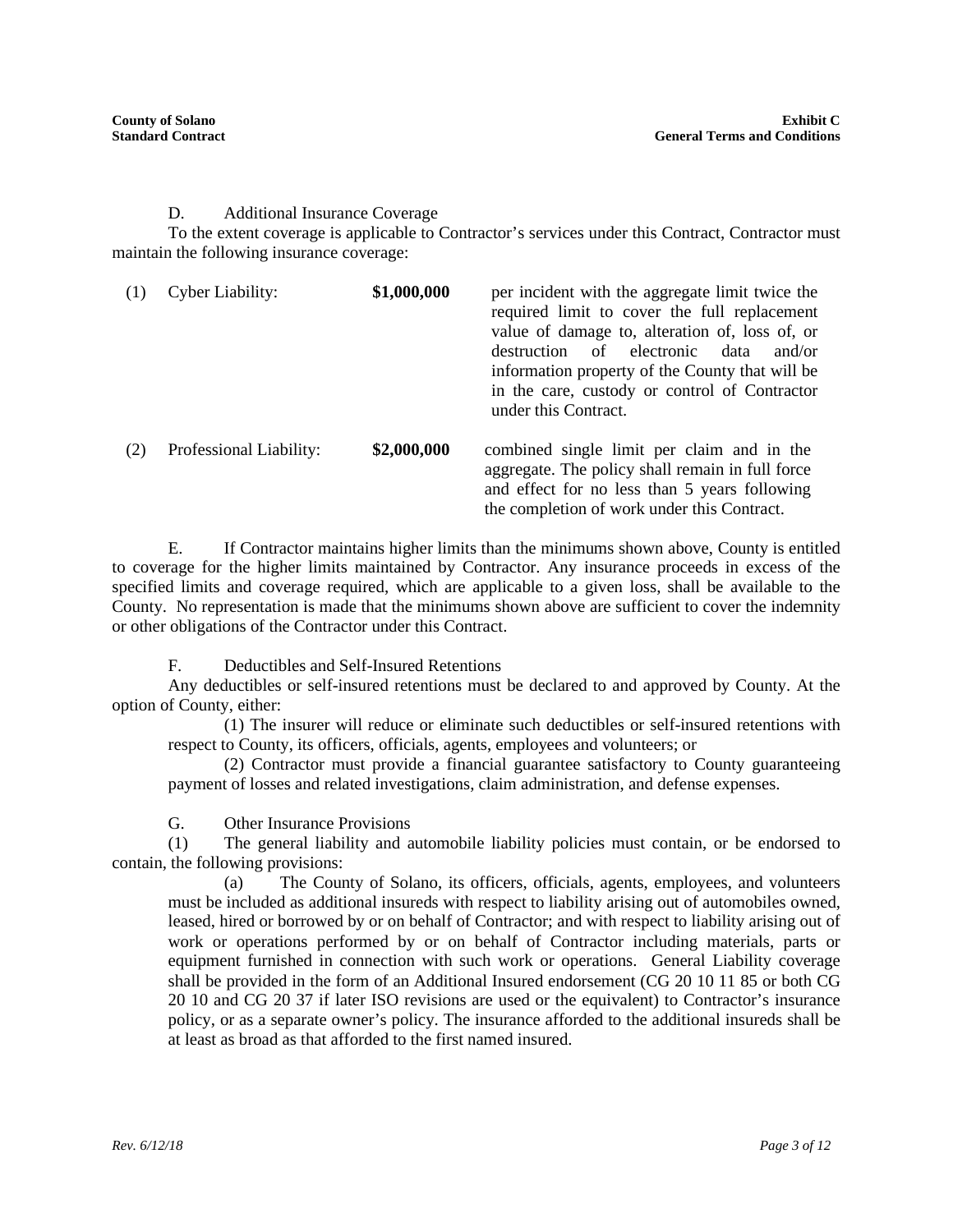(b) For any claims related to work performed under this Contract, Contractor's insurance coverage must be primary insurance with respect to the County of Solano, its officers, officials, agents, employees, and volunteers. Any insurance maintained by County, its officers, officials, agents, employees, or volunteers is excess of Contractor's insurance and shall not contribute to it.

(2) If Contractor's services are technologically related, Professional Liability coverage shall include, but not be limited to claims involving infringement of intellectual property, copyright, trademark, invasion of privacy violations, information theft, release of private information, extortion and network security. The policy shall provide coverage for breach response costs as well as regulatory fines and penalties as well as credit monitoring expenses with limits sufficient to respond to such obligations. The policy shall also include, or be endorsed to include, property damage liability coverage for damage to, alteration of, loss of, or destruction of electronic data and/or information "property" of the County in the care, custody, or control of the Contractor. If not covered under the Contractor's Professional Liability policy, such "property" coverage of the County may be endorsed onto the Contractor's Cyber Liability Policy.

(3) Should any of the above described policies be cancelled prior to the policies' expiration date, Contractor agrees that notice of cancellation will be delivered in accordance with the policy provisions.

H. Waiver of Subrogation

(1) Contractor agrees to waive subrogation which any insurer of Contractor may acquire from Contractor by virtue of the payment of any loss. Contractor agrees to obtain any endorsement that may be necessary to affect this waiver of subrogation.

(2) The Workers' Compensation policy must be endorsed with a waiver of subrogation in favor of County for all work performed by Contractor, its employees, agents and subcontractors.

I. Acceptability of Insurers

Insurance is to be placed with insurers with a current A.M. Best's rating of no less than A:VII unless otherwise acceptable to County.

J. Verification of Coverage

(1) Contractor must furnish County with original certificates and endorsements effecting coverage required by this Contract.

(2) The endorsements should be on forms provided by County or, if on other than County's forms, must conform to County's requirements and be acceptable to County.

(3) County must receive and approve all certificates and endorsements before work commences.

(4) However, failure to provide the required certificates and endorsements shall not operate as a waiver of these insurance requirements.

(5) County reserves the right to require complete, certified copies of all required insurance policies, including endorsements affecting the coverage described above at any time.

# **8. BEST EFFORTS**

Contractor represents that Contractor will at all times faithfully, industriously and to the best of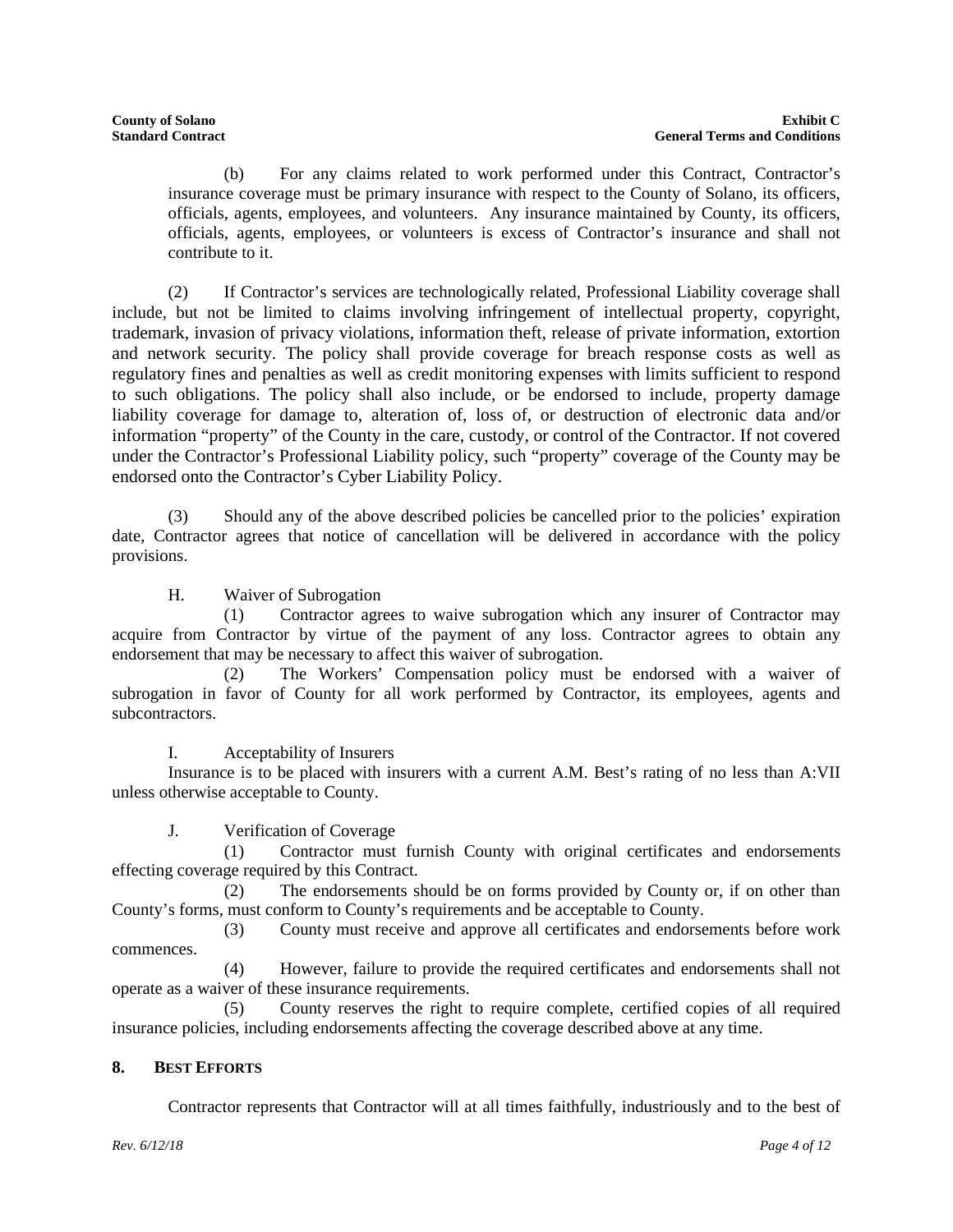its ability, experience and talent, perform to County's reasonable satisfaction.

#### **9. DEFAULT**

A. If Contractor defaults in Contractor's performance, County shall promptly notify Contractor in writing. If Contractor fails to cure a default within 30 days after notification, or if the default requires more than 30 days to cure and Contractor fails to commence to cure the default within 30 days after notification, then Contractor's failure shall constitute cause for termination of this Contract.

B. If Contractor fails to cure default within the specified period of time, County may elect to cure the default and any expense incurred shall be payable by Contractor to County. The contract may be terminated at County's sole discretion.

C. If County serves Contractor with a notice of default and Contractor fails to cure the default, Contractor waives any further notice of termination of this Contract.

D. If this Contract is terminated because of Contractor's default, County shall be entitled to recover from Contractor all damages allowed by law.

#### **10. INDEMNIFICATION**

A. Contractor will indemnify, hold harmless and assume the defense of the County of Solano, its officers, employees, agents and elective and appointive boards from all claims, losses, damages, including property damages, personal injury, death and liability of every kind, directly or indirectly arising from Contractor's operations or from any persons directly or indirectly employed by, or acting as agent for, Contractor, excepting the negligence or willful misconduct of the County of Solano. This indemnification shall extend to claims, losses, damages, injury and liability for injuries occurring after completion of Contractor's services, as well as during the progress of rendering such services.

B. Acceptance of insurance required by this Contract does not relieve Contractor from liability under this indemnification clause. This indemnification clause shall apply to all damages or claims for damages suffered by Contractor's operations regardless if any insurance is applicable or not.

#### **11. INDEPENDENT CONTRACTOR**

A. Contractor is an independent contractor and not an agent, officer or employee of County. The parties mutually understand that this Contract is between two independent contractors and is not intended to and shall not be construed to create the relationship of agent, servant, employee, partnership, joint venture or association.

B. Contractor shall have no claim against County for employee rights or benefits including, but not limited to, seniority, vacation time, vacation pay, sick leave, personal time off, overtime, medical, dental or hospital benefits, retirement benefits, Social Security, disability, Workers' Compensation, unemployment insurance benefits, civil service protection, disability retirement benefits, paid holidays or other paid leaves of absence.

C. Contractor is solely obligated to pay all applicable taxes, deductions and other obligations including, but not limited to, federal and state income taxes, withholding, Social Security, unemployment, disability insurance, Workers' Compensation and Medicare payments.

D. Contractor shall indemnify and hold County harmless from any liability which County may incur because of Contractor's failure to pay such obligations nor shall County be responsible for any employer-related costs not otherwise agreed to in advance between the County and Contractor.

E. As an independent contractor, Contractor is not subject to the direction and control of County except as to the final result contracted for under this Contract. County may not require Contractor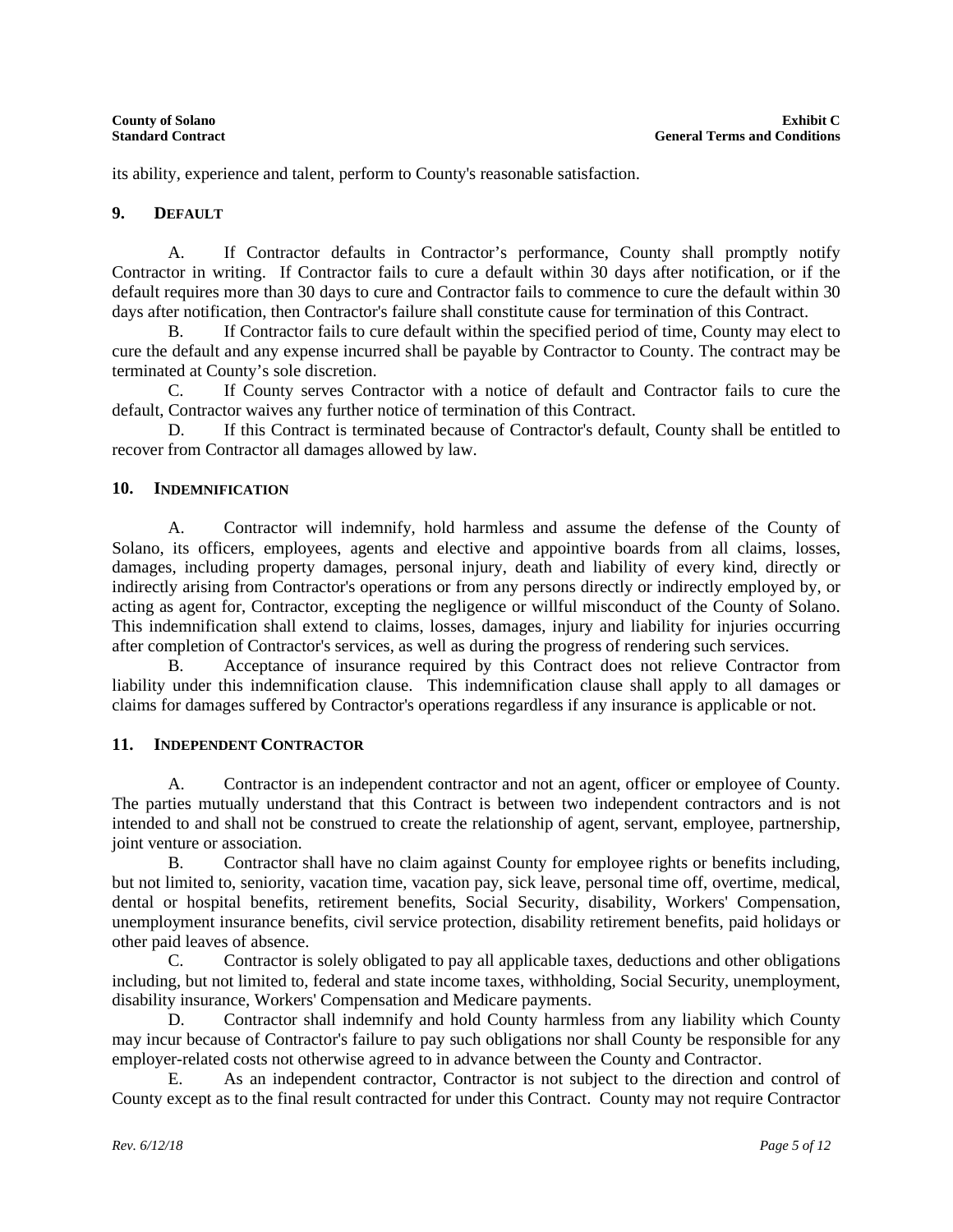to change Contractor's manner of doing business, but may require redirection of efforts to fulfill this Contract.

F. Contractor may provide services to others during the same period Contractor provides service to County under this Contract.

G. Any third persons employed by Contractor shall be under Contractor's exclusive direction, supervision and control. Contractor shall determine all conditions of employment including hours, wages, working conditions, discipline, hiring and discharging or any other condition of employment.

H. As an independent contractor, Contractor shall indemnify and hold County harmless from any claims that may be made against County based on any contention by a third party that an employeremployee relationship exists under this Contract.

I. Contractor, with full knowledge and understanding of the foregoing, freely, knowingly, willingly and voluntarily waives the right to assert any claim to any right or benefit or term or condition of employment insofar as they may be related to or arise from compensation paid hereunder.

#### **12. RESPONSIBILITIES OF CONTRACTOR**

A. The parties understand and agree that Contractor possesses the requisite skills necessary to perform the work under this Contract and County relies upon such skills. Contractor pledges to perform the work skillfully and professionally. County's acceptance of Contractor's work does not constitute a release of Contractor from professional responsibility.

B. Contractor verifies that Contractor has reviewed the scope of work to be performed under this Contract and agrees that in Contractor's professional judgment, the work can and shall be completed for costs within the maximum amount set forth in this Contract.

C. To fully comply with the terms and conditions of this Contract, Contractor shall:

(1) Establish and maintain a system of accounts for budgeted funds that complies with generally accepted accounting principles for government agencies;

(2) Document all costs by maintaining complete and accurate records of all financial transactions associated with this Contract, including, but not limited to, invoices and other official documentation that sufficiently support all charges under this Contract;

(3) Submit monthly reimbursement claims for expenditures that directly benefit Solano County;

(4) Be liable for repayment of any disallowed costs identified through quarterly reports, audits, monitoring or other sources; and

(5) Retain financial, programmatic, client data and other service records for 3 years from the date of the end of the contract award or for 3 years from the date of termination, whichever is later.

#### **13. COMPLIANCE WITH LAW**

A. Contractor shall comply with all federal, state and local laws and regulations applicable to Contractor's performance, including, but not limited to, licensing, employment and purchasing practices, wages, hours and conditions of employment.

B. To the extent federal funds are used in whole or in part to fund this Contract, Contractor specifically agrees to comply with Executive Order 11246 entitled "Equal Employment Opportunity", as amended and supplemented in Department of Labor regulations; the Copeland "Ant-Kickback" Act (18 U.S.C. §874) and its implementing regulations (29 C.F.R. part 3); the Clean Air Act (42 U.S.C. §7401 et seq.); the Clean Water Act ( 33 U.S.C. §1251); and the Energy Policy and Conservation Act (Pub. L. 94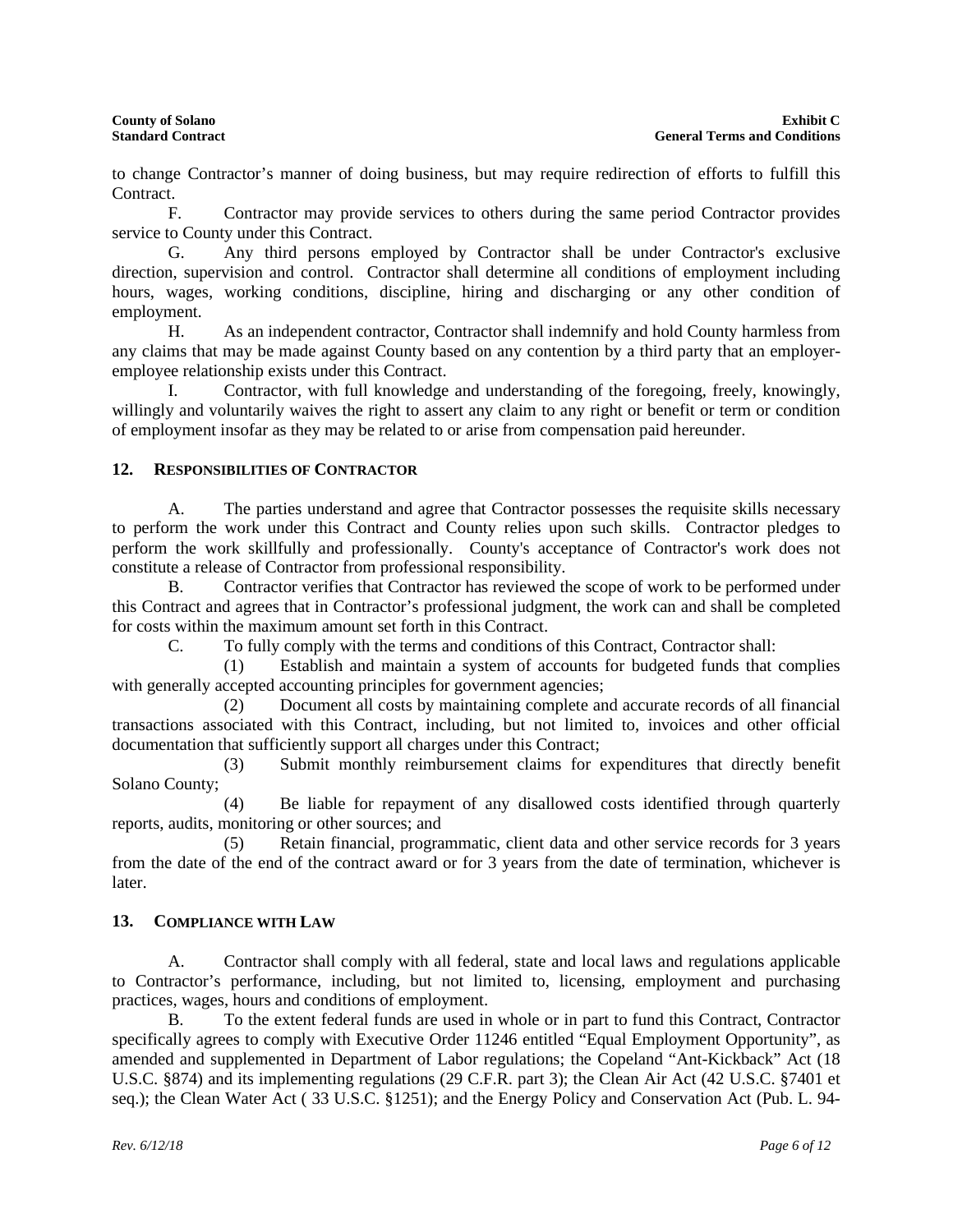165).

C. Contractor represents that it will comply with the applicable cost principles and administrative requirements including claims for payment or reimbursement by County as set forth in 2 C.F.R. part 200, as currently enacted or as may be amended throughout the term of this Contract.

#### **14. CONFIDENTIALITY**

A. Contractor shall prevent unauthorized disclosure of names and other client-identifying information, except for statistical information not identifying a particular client receiving services under this Contract.

B. Contractor shall not use client specific information for any purpose other than carrying out Contractor's obligations under this Contract.

C. Contractor shall promptly transmit to County all requests for disclosure of confidential information.

D. Except as otherwise permitted by this Contract or authorized by law, Contractor shall not disclose any confidential information to anyone other than the State of California without prior written authorization from County.

E. For purposes of this section, identity shall include, but not be limited to, name, identifying number, symbol or other client identifying particulars, such as fingerprints, voice print or photograph. Client shall include individuals receiving services pursuant to this Contract.

# **15. CONFLICT OF INTEREST**

A. Contractor represents that Contractor and/or Contractor's employees and/or their immediate families and/or Board of Directors and/or officers have no interest, including, but not limited to, other projects or independent contracts, and shall not acquire any interest, direct or indirect, including separate contracts for the work to be performed hereunder, which conflicts with the rendering of services under this Contract. Contractor shall employ or retain no such person while rendering services under this Contract. Services rendered by Contractor's associates or employees shall not relieve Contractor from personal responsibility under this clause.

B. Contractor has an affirmative duty to disclose to County in writing the name(s) of any person(s) who have an actual, potential or apparent conflict of interest.

#### **16. DRUG FREE WORKPLACE**

Contractor represents that Contractor is knowledgeable of Government Code section 8350 et seq., regarding a drug free workplace and shall abide by and implement its statutory requirements.

# **17. HEALTH AND SAFETY STANDARDS**

Contractor shall abide by all health and safety standards set forth by the State of California and/or the County of Solano pursuant to the Injury and Illness Prevention Program. If applicable, Contractor must receive all health and safety information and training from County.

#### **18. CHILD/ADULT ABUSE**

If services pursuant to this Contract will be provided to children and/or elder adults, Contractor represents that Contractor is knowledgeable of the Child Abuse and Neglect Reporting Act (Penal Code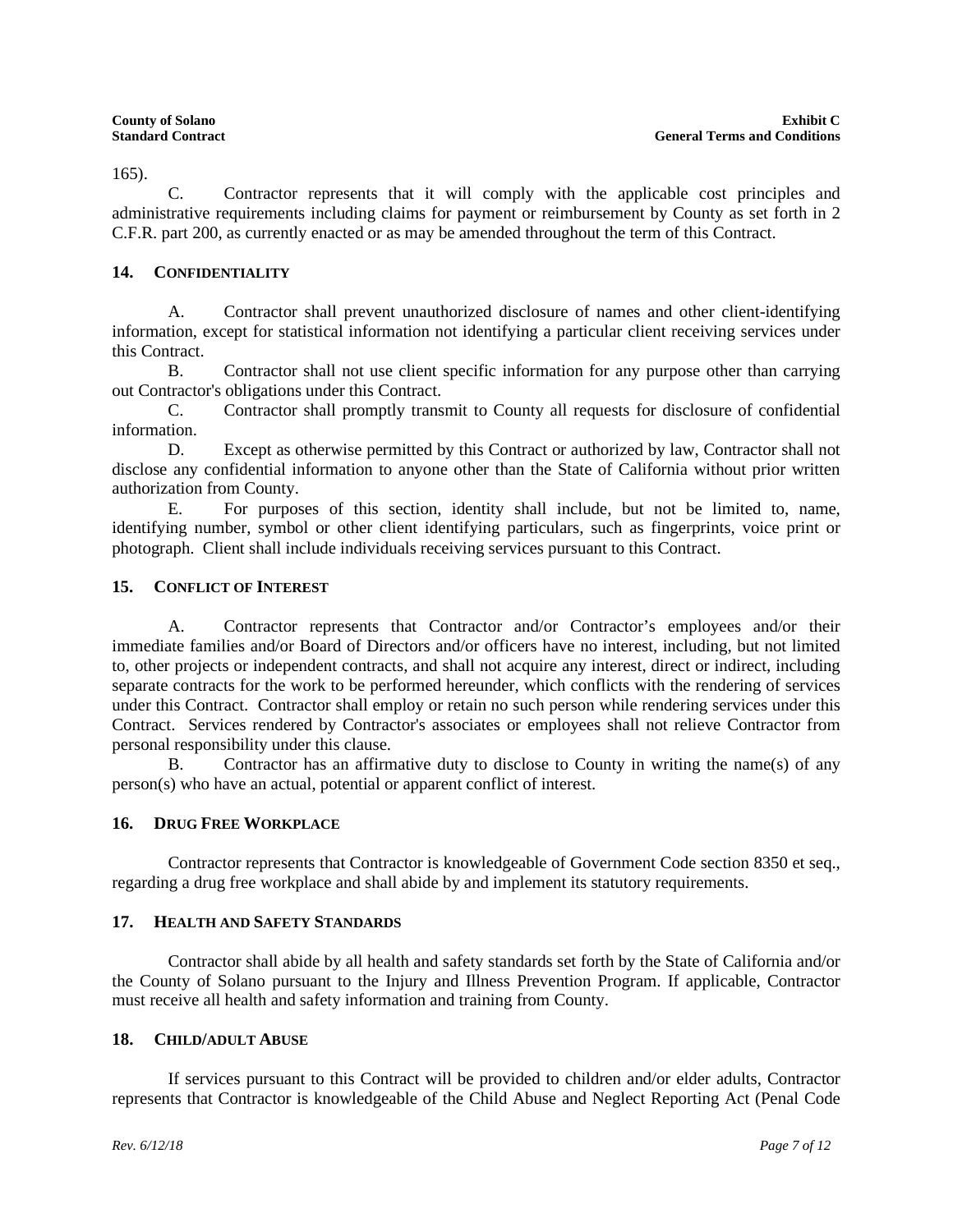section 11164 et seq.) and the Elder Abuse and Dependent Adult Civil Protection Act (Welfare and Institutions Code section 15600 et seq.) requiring reporting of suspected abuse.

#### **19. INSPECTION**

Authorized representatives of County, the State of California and/or the federal government may inspect and/or audit Contractor's performance, place of business and/or records pertaining to this Contract.

#### **20. NONDISCRIMINATION**

A. In rendering services under this Contract, Contractor shall comply with all applicable federal, state and local laws, rules and regulations and shall not discriminate based on age, ancestry, color, gender, marital status, medical condition, national origin, physical or mental disability, race, religion, sexual orientation, or other protected status.

B. Further, Contractor shall not discriminate against its employees, which includes, but is not limited to, employment upgrading, demotion or transfer, recruitment or recruitment advertising, layoff or termination, rates of pay or other forms of compensation and selection for training, including apprenticeship.

#### **21. SUBCONTRACTOR AND ASSIGNMENT**

A. Services under this Contract are deemed to be personal services.

B. Subject to any required state or federal approval, Contractor shall not subcontract any work under this Contract without the prior written consent of the County's Contract Manager nor assign this Contract or monies due without the prior written approval of the County's applicable Department Head or his or her designee and the County Administrator.

C. If County consents to the use of subcontractors, Contractor shall require and verify that its subcontractors maintain insurance meeting all the requirements stated in Section 7 above.

D. Assignment by Contractor of any monies due shall not constitute an assignment of the Contract.

#### **22. UNFORESEEN CIRCUMSTANCES**

Contractor is not responsible for any delay caused by natural disaster, war, civil disturbance, labor dispute or other cause beyond Contractor's reasonable control, provided Contractor gives written notice to County of the cause of the delay within 10 days of the start of the delay.

#### **23. OWNERSHIP OF DOCUMENTS**

A. County shall be the owner of and shall be entitled to possession of any computations, plans, correspondence or other pertinent data and information gathered by or computed by Contractor prior to termination of this Contract by County or upon completion of the work pursuant to this Contract.

B. No material prepared in connection with the project shall be subject to copyright in the United States or in any other country.

#### **24. NOTICE**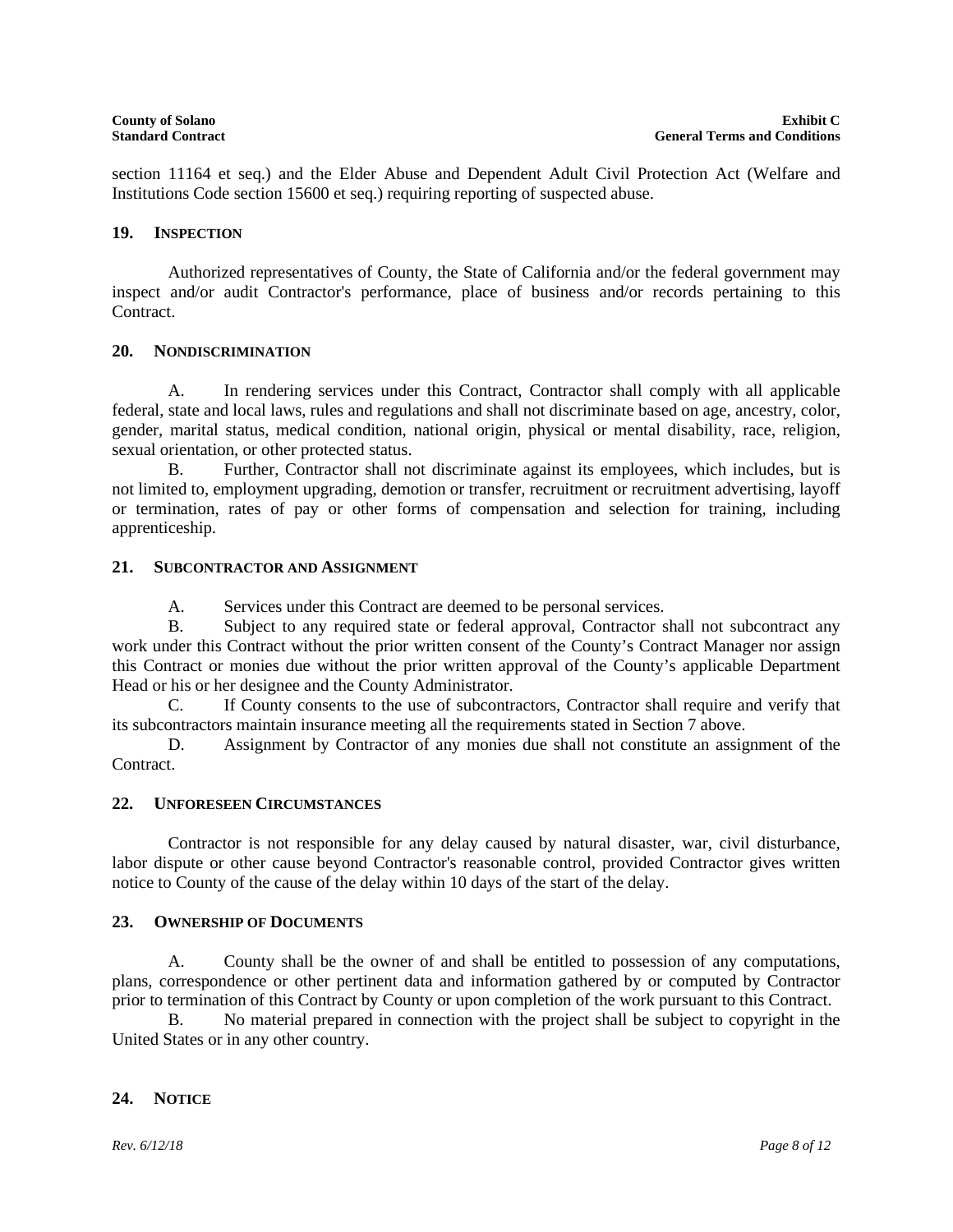A. Any notice necessary to the performance of this Contract shall be given in writing by personal delivery or by prepaid first-class mail addressed as stated on the first page of this Contract.

B. If notice is given by personal delivery, notice is effective as of the date of personal delivery. If notice is given by mail, notice is effective as of the day following the date of mailing or the date of delivery reflected upon a return receipt, whichever occurs first.

#### **25. NONRENEWAL**

Contractor acknowledges that there is no guarantee that County will renew Contractor's services under a new contract following expiration or termination of this Contract. Contractor waives all rights to notice of non-renewal of Contractor's services.

#### **26. COUNTY'S OBLIGATION SUBJECT TO AVAILABILITY OF FUNDS**

A. The County's obligation under this Contract is subject to the availability of authorized funds. The County may terminate the Contract, or any part of the Contract work, without prejudice to any right or remedy of the County, for lack of appropriation of funds. If expected or actual funding is withdrawn, reduced or limited in any way prior to the expiration date set forth in this Contract, or any subsequent amendment, the County may, upon written Notice to the Contractor, terminate this Contract in whole or in part.

B. Payment shall not exceed the amount allowable for appropriation by the Board of Supervisors. If the Contract is terminated for non-appropriation of funds:

i. The County will be liable only for payment in accordance with the terms of this Contract for services rendered prior to the effective date of termination; and

ii. The Contractor shall be released from any obligation to provide further services pursuant to this Contract that are affected by the termination.

C. Funding for this Contract beyond the current appropriation year is conditional upon appropriation by the Board of Supervisors of sufficient funds to support the activities described in this Contract. Should such an appropriation not be approved, this Contract will terminate at the close of the current appropriation year.

D. This Contract is void and unenforceable if all or parts of federal or state funds applicable to this Contract are not available to County. If applicable funding is reduced, County may either:

- (1) Cancel this Contract; or,
- (2) Offer a contract amendment reflecting the reduced funding.

#### **27. CHANGES AND AMENDMENTS**

A. County may request changes in Contractor's scope of services. Any mutually agreed upon changes, including any increase or decrease in the amount of Contractor's compensation, shall be effective when incorporated in written amendments to this Contract.

B. The party desiring the revision shall request amendments to the terms and conditions of this Contract in writing. Any adjustment to this Contract shall be effective only upon the parties' mutual execution of an amendment in writing.

C. No verbal agreements or conversations prior to execution of this Contract or requested amendment shall affect or modify any of the terms or conditions of this Contract unless reduced to writing according to the applicable provisions of this Contract.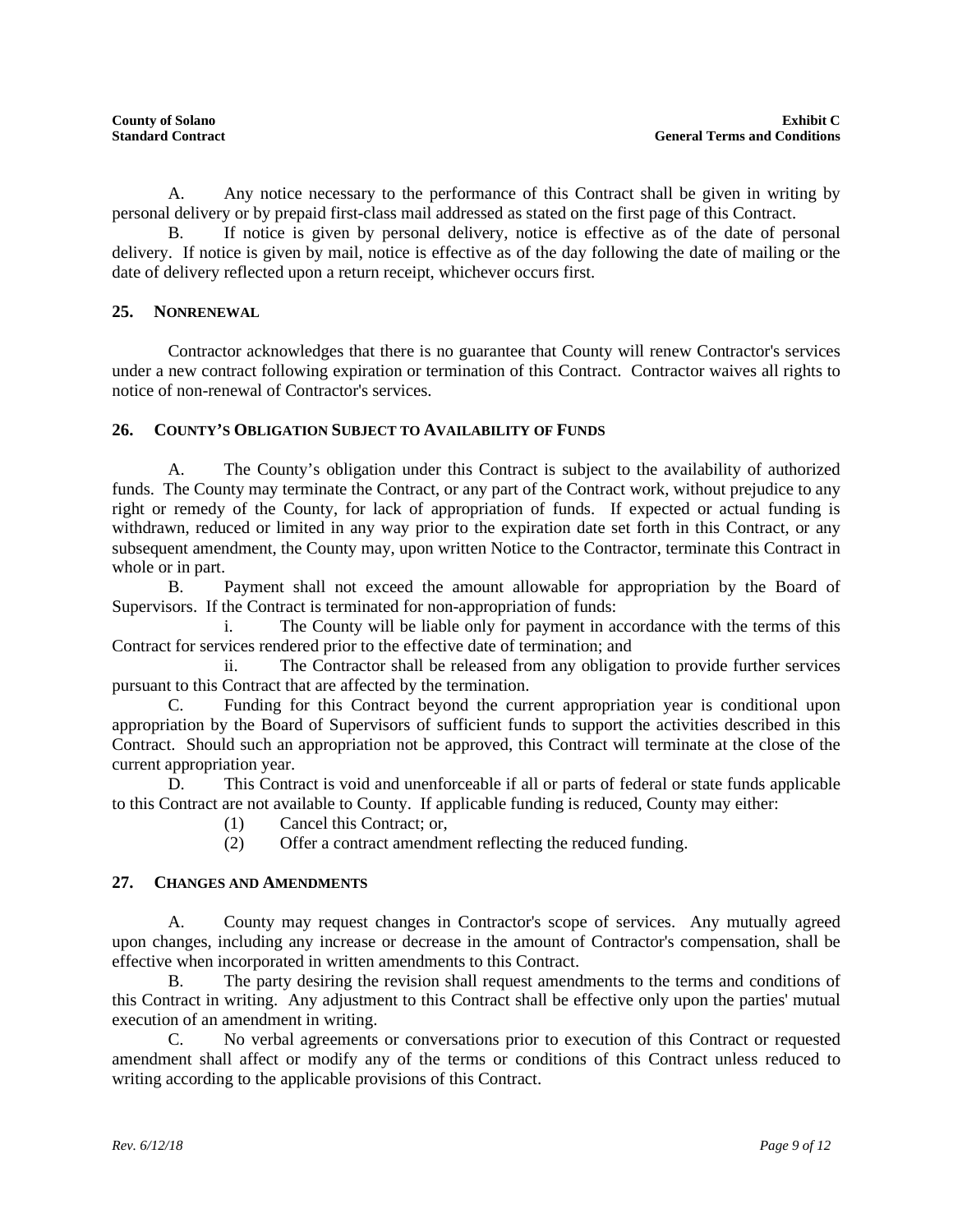#### **28. CHOICE OF LAW**

The parties have executed and delivered this Contract in the County of Solano, State of California. The laws of the State of California shall govern the validity, enforceability or interpretation of this Contract. Solano County shall be the venue for any action or proceeding, in law or equity that may be brought in connection with this Contract.

#### **29. HEALTH INSURANCE PORTABILITY AND ACCOUNTABILITY ACT**

Contractor represents that it is knowledgeable of the Health Insurance Portability and Accountability Act of 1996 ("HIPAA") and its implementing regulations issued by the U.S. Department of Health and Human Services (45 C.F.R. parts 160-64) regarding the protection of health information obtained, created, or exchanged as a result of this Contract and shall abide by and implement its statutory requirements.

#### **30. WAIVER**

Any failure of a party to assert any right under this Contract shall not constitute a waiver or a termination of that right, under this Contract or any of its provisions.

#### **31. CONFLICTS IN THE CONTRACT DOCUMENTS**

The Contract documents are intended to be complementary and interpreted in harmony so as to avoid conflict. In the event of conflict in the Contract documents, the parties agree that the document providing the highest quality and level of service to the County shall supersede any inconsistent term in these documents.

#### **32. FAITH BASED ORGANIZATIONS**

A. Contractor agrees and acknowledges that County may make funds available for programs or services affiliated with religious organizations under the following conditions: (a) the funds are made available on an equal basis as for programs or services affiliated with non-religious organizations; (b) the program funded does not have the substantial effect of supporting religious activities; (c) the funding is indirect, remote, or incidental to the religious purpose of the organization; and (d) the organization complies with the terms and conditions of this Contract.

B. Contractor agrees and acknowledges that County may not make funds available for programs or services affiliated with a religious organization (a) that has denied or continues to deny access to services on the basis of any protected class; (b) will use the funds for a religious purpose; (c) will use the funds for a program or service that subjects its participants to religious education.

C. Contractor agrees and acknowledges that all recipients of funding from County must: (a) comply with all legal requirements and restrictions imposed upon government-funded activities set forth in Article IX, section 8 and Article XVI, section 5 of the California Constitution and in the First Amendment to the United States Constitution; and (b) segregate such funding from all funding used for religious purposes.

#### **33. PRICING**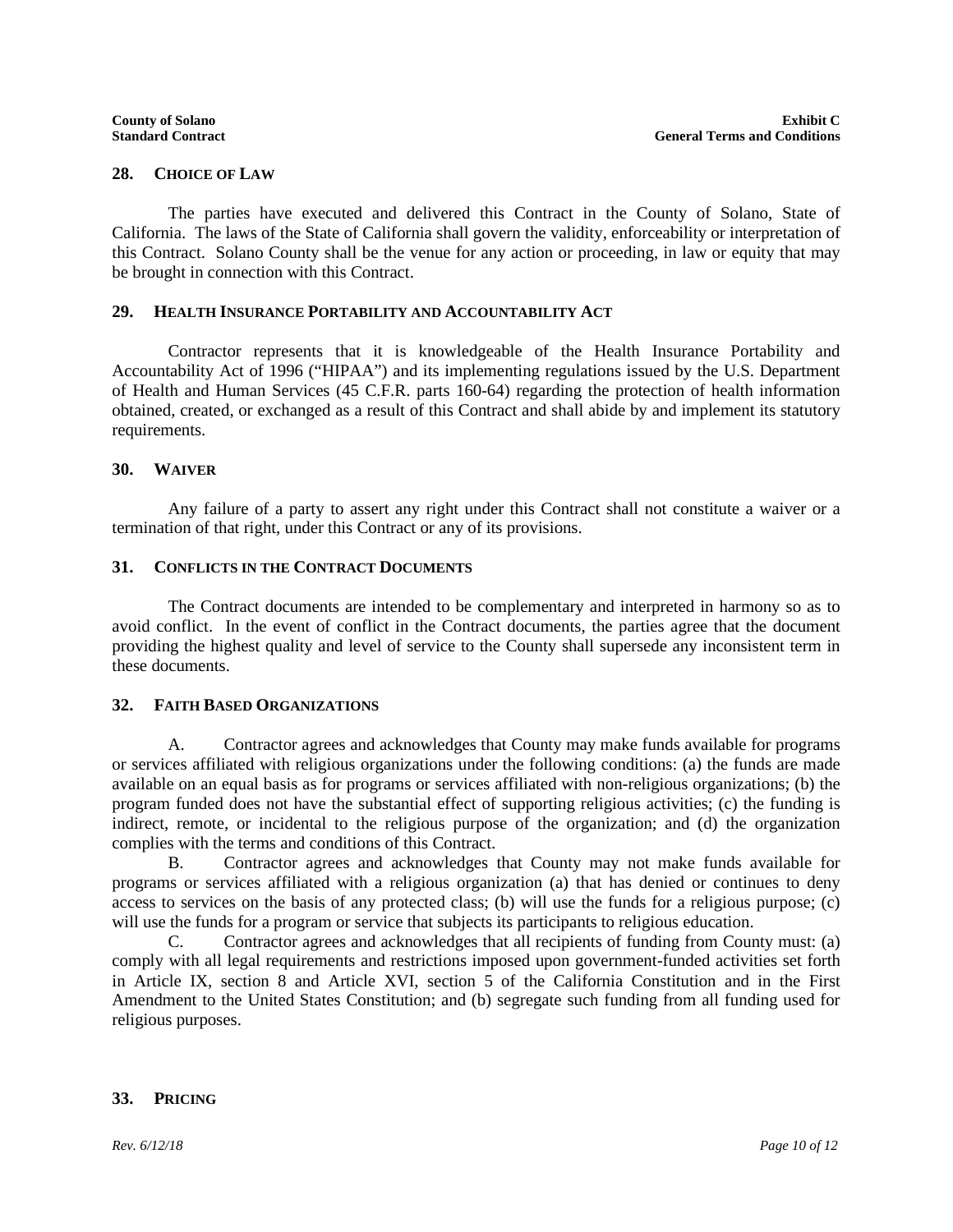Should Contractor, at any time during the term of this Contract, provide the same goods or services under similar quantity, terms and conditions to one or more counties in the State of California at prices below those set forth in this Contract, then the parties agree to amend this Contract so that such lower prices shall be extended immediately to County for all future services.

#### **34. USE OF PROVISIONS, TERMS, CONDITIONS AND PRICING BY OTHER PUBLIC AGENCIES**

Contractor and County agree that the terms of this Contract may be extended to any other public agency located in the State of California, as provided for in this section. Another public agency wishing to use the provisions, terms, and pricing of this Contract to contract for equipment and services comparable to that described in this Contract shall be responsible for entering into its own contract with Contractor, as well as providing for its own payment provisions, making all payments, and obtaining any certificates of insurance and bonds that may be required. County is not responsible for providing to any other public agency any documentation relating this Contract or its implementation. Any public agency that uses provisions, terms, or pricing of this Contract shall by virtue of doing so be deemed to indemnify and hold harmless County from all claims, demands, or causes of actions of every kind arising directly or indirectly with the use of this Contract. County makes no guarantee of usage by other users of this Contract nor shall the County incur any financial responsibility in connection with any contracts entered into by another public agency. Such other public agency shall accept sole responsibility for placing orders and making payments to Contractor.

#### **35. DISBARMENT OR SUSPENSION OF CONTRACTOR**

A. Contractor represents that its officers, directors and employees (i) are not currently excluded, debarred, or otherwise ineligible to participate in a federally funded program; (ii) have not been convicted of a criminal offense related to the provision of federally funded items or services nor has been previously excluded, debarred, or otherwise declared ineligible to participate in any federally funded programs, and (iii) are not, to the best of its knowledge, under investigation or otherwise aware of any circumstances which may result in Contractor being excluded from participation in federally funded programs.

B. For purposes of this Contract, federally funded programs include any federal health program as defined in 42 USC § 1320a-7b(f) (the "Federal Healthcare Programs") or any state healthcare programs.

C. This representation and warranty shall be an ongoing representation and warranty during the term of this Contract and Contractor must immediately notify the County of any change in the status of the representation and warranty set forth in this section.

D. If services pursuant to this Contract involve federally-funded programs, Contractor agrees to provide certification of non-suspension with submission of each invoice. Failure to submit certification with invoices will result in a delay in County processing Contractor's payment.

#### **36. EXECUTION IN COUNTERPARTS**

This Contract may be executed in two or more counterparts, each of which together shall be deemed an original, but all of which together shall constitute one and the same instrument, it being understood that all parties need not sign the same counterpart. In the event that any signature is delivered by facsimile or electronic transmission (e.g., by e-mail delivery of a ".pdf" format data file), such signature shall create a valid and binding obligation of the party executing (or on whose behalf such